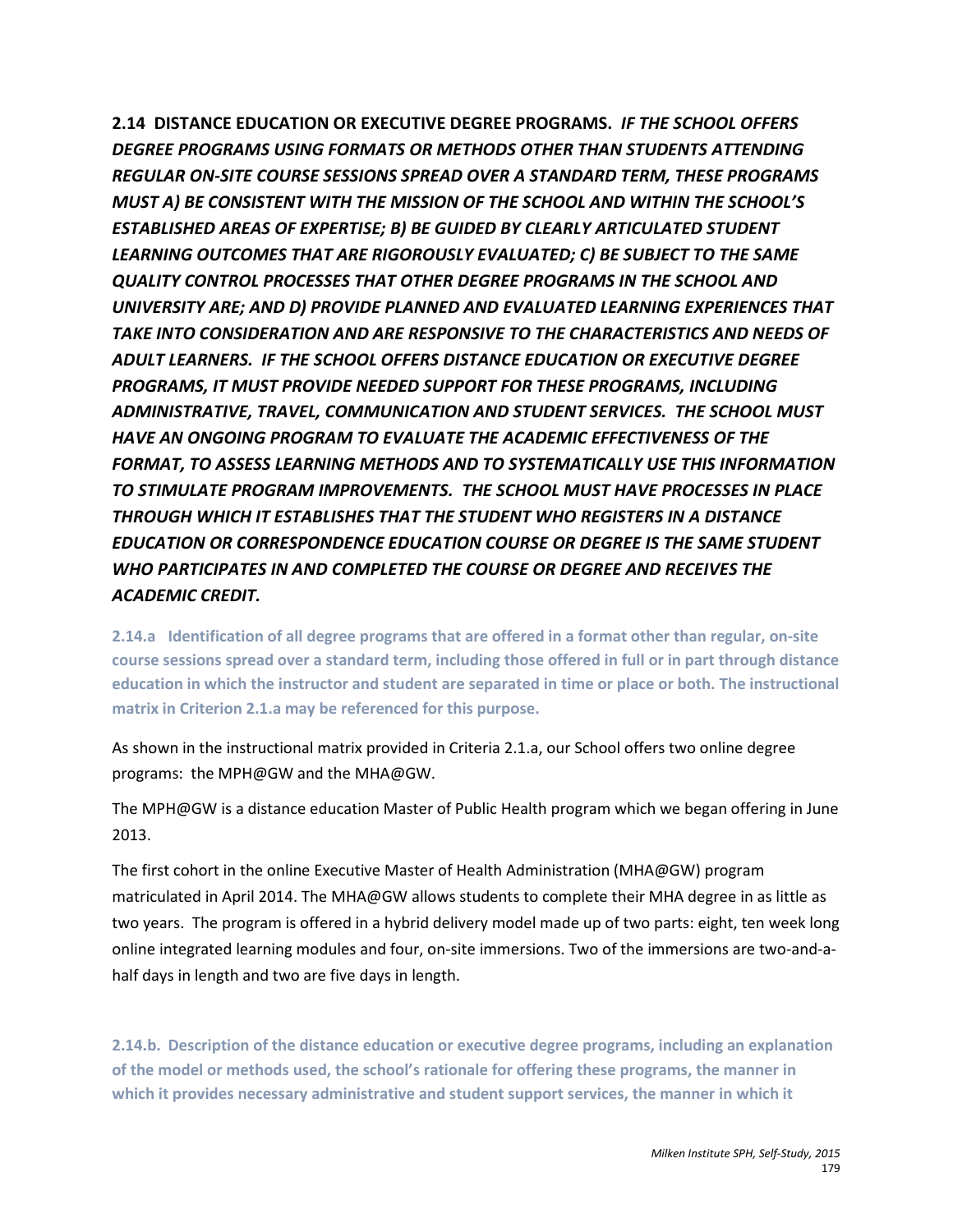**monitors the academic rigor of the programs and their equivalence (or comparability) to other degree programs offered by the school, and the manner in which it evaluates the educational outcomes, as well as the format and methods.**

#### **MPH@GW**

The online MPH program (MPH@GW) was developed as a result of the School-wide strategic planning process. First, the GW MPH program was falling behind our market basket schools in regards to flexibility of curricular programming and course delivery modes. To remain competitive and ensure financial stability of the school, distance education was considered an important and missing piece of our education portfolio. Second, the MPH@GW program has allowed us to extend our reach and thus, increase the diversity of our student population. The online program provides a vehicle to support more military personnel and families, as well as many working adults, who cannot attend on campus courses or re-locate to the DC area. Online education has also provided opportunities for parents of young children who also face the challenges associated with commuting to campus. As anticipated, our online student body is older than the residential student body and, in general, has more extensive work experience. We have also been able to yield students from a much larger geographical area, which also adds diversity to the school. Online students are encouraged to be active in student organizations and can serve as student representatives for a number of committees, often participating remotely through the LMS platform or Skype.

The MPH@GW program emphasizes local, national, and global health practice. The program delivers an interdisciplinary teaching and learning experience, with a focus on core competencies/skills, and uses cases/other materials from both the U.S. and abroad. The program's pedagogical approach emphasizes the application of skills and theory and utilizes a "flipped classroom" model in which students complete each weekly unit's asynchronous course content before attending a live discussion session lead by their instructor. The program allows students to tailor their education to a community, national, or global level interest in the U.S. and countries around the world. It emphasizes interdisciplinary public health competencies including: biostatistics and epidemiology; cultural competency; health communication; leadership; professionalism; planning, implementation and evaluation methods; public health biology; and systems thinking.

The MPH@GW provides a practice-oriented MPH curriculum that enables graduates to be leaders in the design of population and community health programs in the US and abroad. The program consists of the GW MPH core courses, incorporates a broad range of program requirements to reflect the breadth of public health education, and includes a choice of ten elective credits. Students can use electives to gain depth in a specific area of public health, or can spread across topic areas as they choose. Students who choose to concentrate their electives could, for example, emphasize areas such as health communication, health policy, program planning and evaluation, or other areas within the distance education curriculum.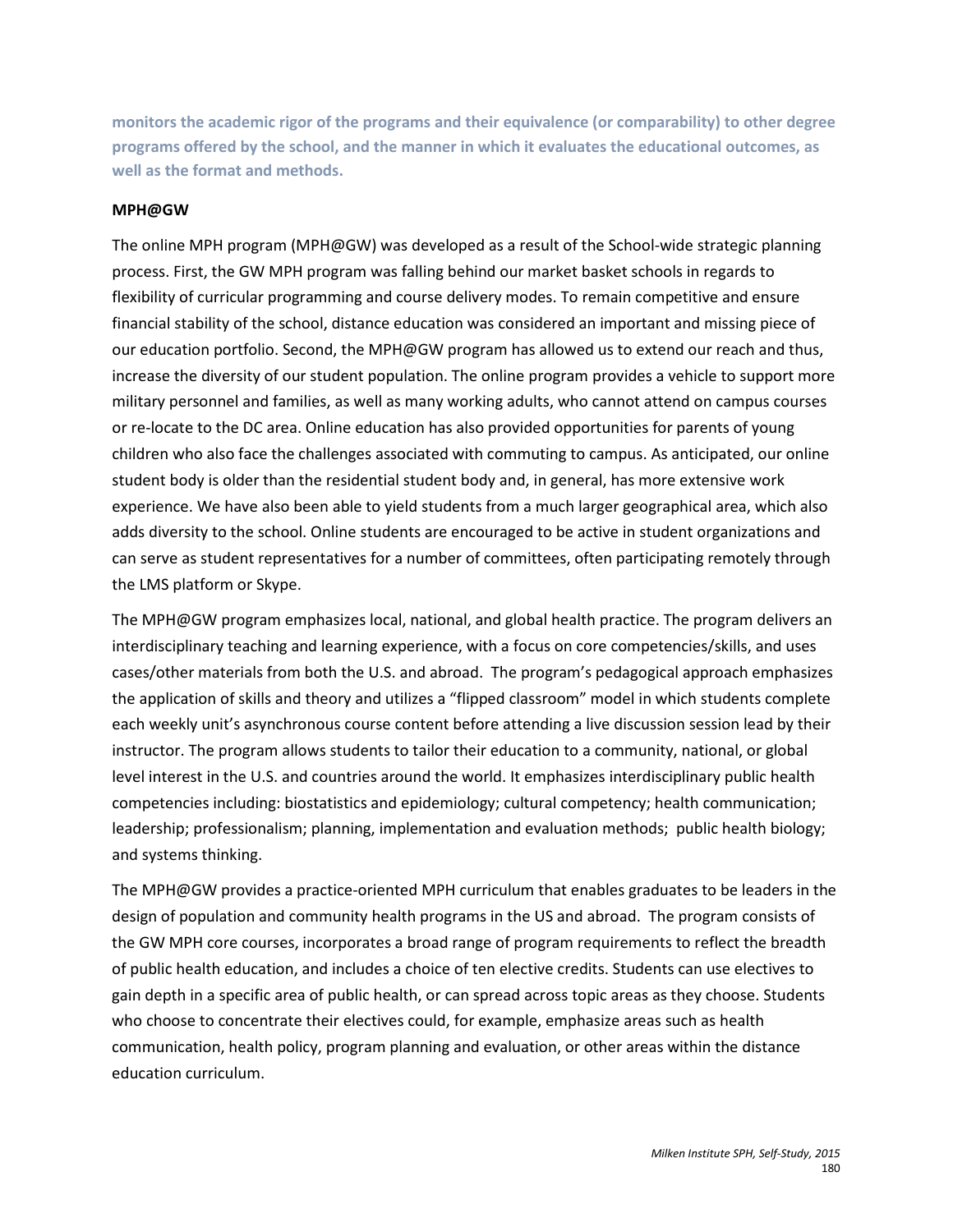All MPH@GW students enroll in the Core Courses (15 credits), Program-Specific Courses (16 credits), and Electives (10 credits). The total 45 credit degree program also includes a Practicum (two credits) and a Culminating Experience (two credits) where students apply their didactic education in a real world setting. The MPH@GW curriculum ensures students obtain 10 program-specific competencies.

The program receives significant support from 2U [\(http://2u.com/\)](http://2u.com/). Staff at 2U manage the crucial "behind the scenes" operational activities including student marketing and recruitment, provision of a proprietary online learning management system (LMS) including faculty training, production of all video content for the online modules, technology support for students and faculty and direct support for the in-person immersions. All of the curricular content is owned and controlled by the faculty in the Milken Institute SPH.

Standards for admission of students into the MPH@GW are as follows:

- 3.2 undergraduate GPA or higher;
- Completion of standardized tests with scores demonstrating sufficient verbal, quantitative, and writing competency to be successful in MPH studies OR previous completion of a Master's level or higher graduate degree in another field;
- Two letters of recommendation; and
- A written statement of purpose.

The MPH@GW program was developed by an internal faculty working group, then vetted and approved by the School-wide Curriculum Committee. The vast majority of the courses were adaptations of previously existing courses and lead by the same faculty members. To ensure that the online versions of courses are addressing key competencies/learning objectives and contain the rigor of equivalent on-campus courses, all courses in the MPH@GW program were reviewed and approved by the School-wide Curriculum Committee. This review occurs regardless of whether a particular course has already been offered on campus, to ensure course quality and ensure that the required competencies will be obtained. The school-wide Curriculum Committee also made certain requests to ensure the robustness of the online program, such as the addition of more methods courses. As a result, both a quantitative (PUBH 6052) and qualitative (PUBH 6530) general methods course were created for this program. In addition, certain courses were created for the online program primarily at faculty request, and after being vetted by the MPH@GW advisory committee and approved by the School-wide Curriculum committee. Reasons for faculty requests to create an online course included the desire to create a course that could be used for practice work (Researching Violence Against Women and Girls, Sexual and Reproductive Health Monitoring, Global Health Diplomacy) or because faculty members found that teaching online was a better fit for them personally.

Specific information about the MPH@GW can be found here:<https://publichealthonline.gwu.edu/> .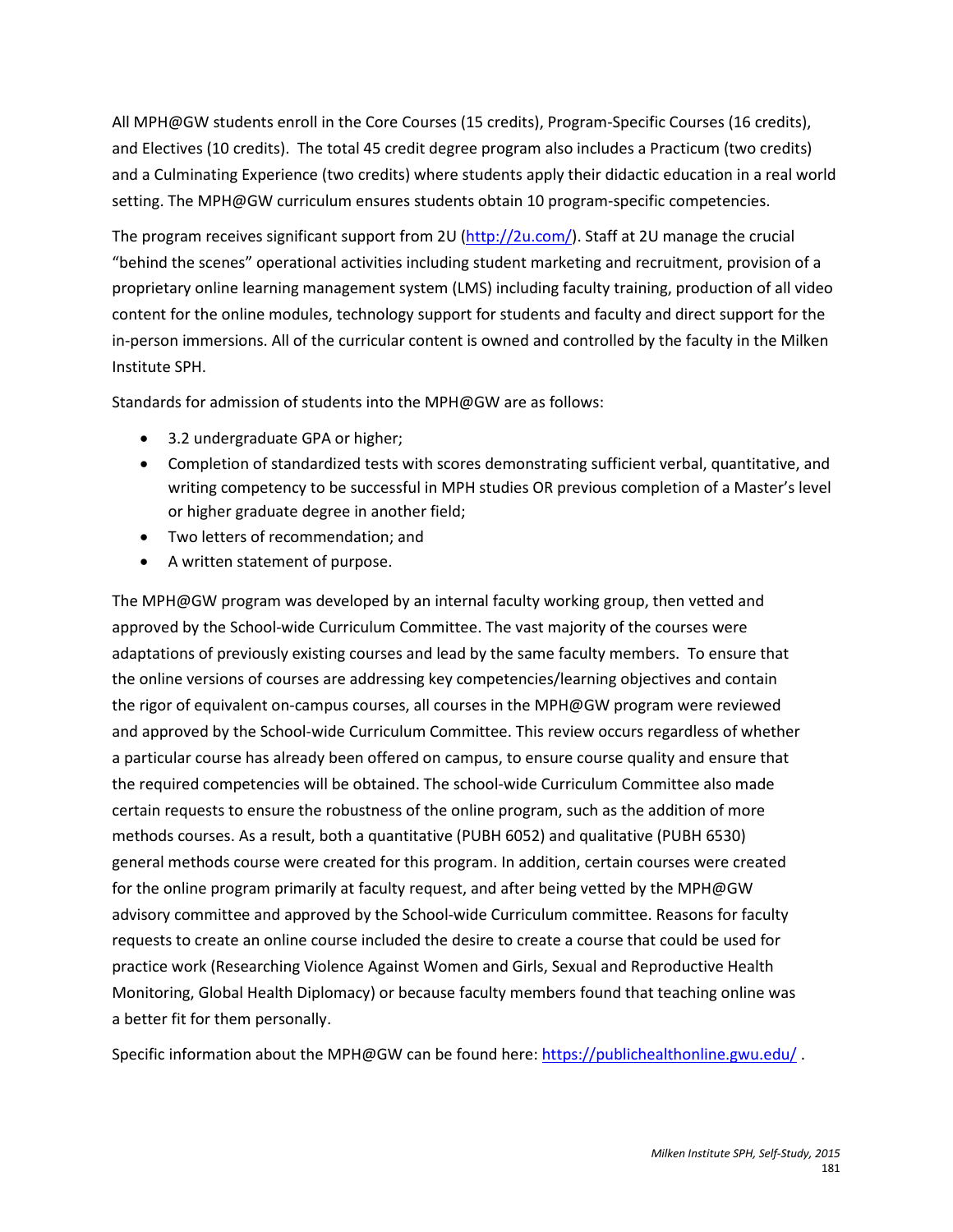The program has a faculty/staff/student advisory committee that meets monthly to discuss curricular and extracurricular issues. Weekly meetings of 2U and GW faculty and staff focus on student and operations issues. All of the required courses have been developed by full time SPH faculty who also teach in the residential programs. The curriculum and any revisions to it are approved by the Schoolwide Curriculum Committee.

#### **MHA@GW**

The Executive MHA (MHA@GW) is designed to accommodate the needs of adult learners who are currently working full-time in the health sector with at least three years of full-time experience in the field. The program will matriculate approximately 25 students per quarter (January, April, July and October) in four cohorts, for a total of 100 students per year. In contrast, the residential MHA program typically matriculates between 25-30 students every fall with another one to three students starting in the spring. The MHA@GW is particularly attractive to adult learners working in the health sector in that while the majority of the program is offered online, students only have to travel to Washington, DC for the on-site immersions twice a year over two years.

There is no overlap between the residential and executive MHA degrees in terms of courses. The residential curriculum has been re-designed into a set of eight integrated learning modules that are delivered online and are five credits each except for the final module (Module 8 – Systems Thinking and Learning) that is four credits.

The first two on-site immersions focus on leadership and ethics. The third immersion provides an opportunity for an in-depth health system analysis. The final immersion provides time for students to present their two program deliverables – an applied organizational research project and a personal leadership portfolio. The integrated learning modules are combinations of at least two content areas from our residential curriculum that logically fit together and are constructed to meet the educational needs of mid-career adult learners. In contrast, the residential MHA courses are typically two credits each and like most traditional courses, concentrate on just one content area. All of the modules and immersions in the MHA@GW are headed up by faculty from the Milken Institute School of Public Health. In addition to a regular GW faculty member, at least one highly experienced practitioner is also part of the teaching team.

Just as for the MPH@GW, the program receives significant operational support from 2U (ww[w.2u.com\)](http://www.2u.com/) and all of the curricular content is owned and controlled by the faculty in the Milken Institute SPH.

The competency model for the MHA@GW is the same as for the residential MHA. The model is made up of 32 competencies grouped in five domains. The competencies form the framework of both MHA degrees and are designed to be in congruence with the requirements of the Commission on the Accreditation of Healthcare Management Education (CAHME). The residential MHA received full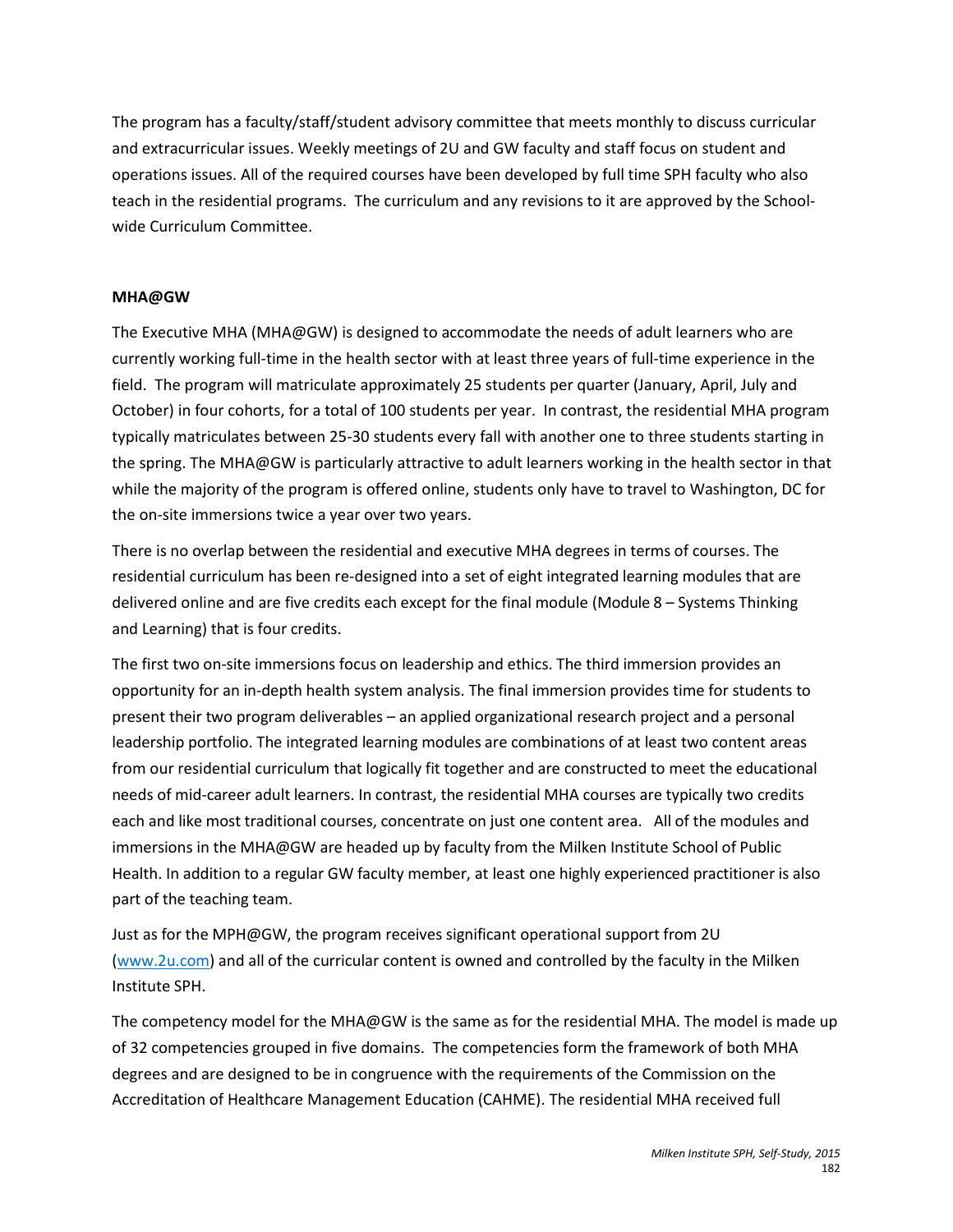reaccreditation by CAHME in October 2013 and the intent is to put the MHA@GW up for accreditation once the second group of students graduates in October 2016.

Standards for admission of students into the MHA@GW are as follows:

- 3.0 undergraduate GPA or higher;
- Minimum of three years of full time experience in the health sector in either a clinical or administrative role;
- Current full-time employment in a healthcare organization; the first three cohorts of students in the MHA@GW have an average of five-and-a-half years of full-time health sector experience;
- Two letters of recommendation; and
- Written statement of purpose and submission of a video with answers to two behavioral based interview questions.

All MHA@GW students must also complete undergraduate courses in financial accounting and descriptive statistics prior to matriculation. Specific information about the MHA@GW can be found at: [https://mha.gwu.edu/.](https://mha.gwu.edu/)

**2.14.c. Description of the processes that the school uses to verify that the student who registers in a distance education or correspondence education course or degree is the same student who participates in and completed the course or degree and receives the academic credit.**

Both the MPH@GW and MHA@GW online programs utilize an integrated set of student recruitment, advising and course delivery services and technologies that allow program staff and faculty to establish regular web-camera based synchronous interaction with the student and track student progress. This one-on-one interaction takes place prior to enrollment in the "admission counseling" phase, through several online orientation sessions and throughout each week of the program in regular online class meetings, one-on-one Practicum and Culminating Experience advising, and all the way through to graduation. Unlike many distance programs, our focus on frequent student interaction using a webcam- based platform allows us to establish a relationship with each student and in turn, make the possibility of "fraudulent enrollment" a near impossibility. Throughout their time in the program, students are required to be on camera during all live, synchronous sessions with their instructor and peers throughout each week, course and term (students will have had a minimum of 450 of these live sessions where they appear live and on camera during their time in the program). Students are required to upload a picture during orientation to their public profile on the Learning Management System, which allows instructors, advisors, program staff and peers to verify each student's identity. Attendance during live sessions is required and recorded each week for live class sessions. Students meet on-camera with their Academic Advisors, Practicum and CE Advisors, which allows for another level of verification of identity and from an academic integrity perspective, ensure that the student is producing original work products. For in-class examinations,